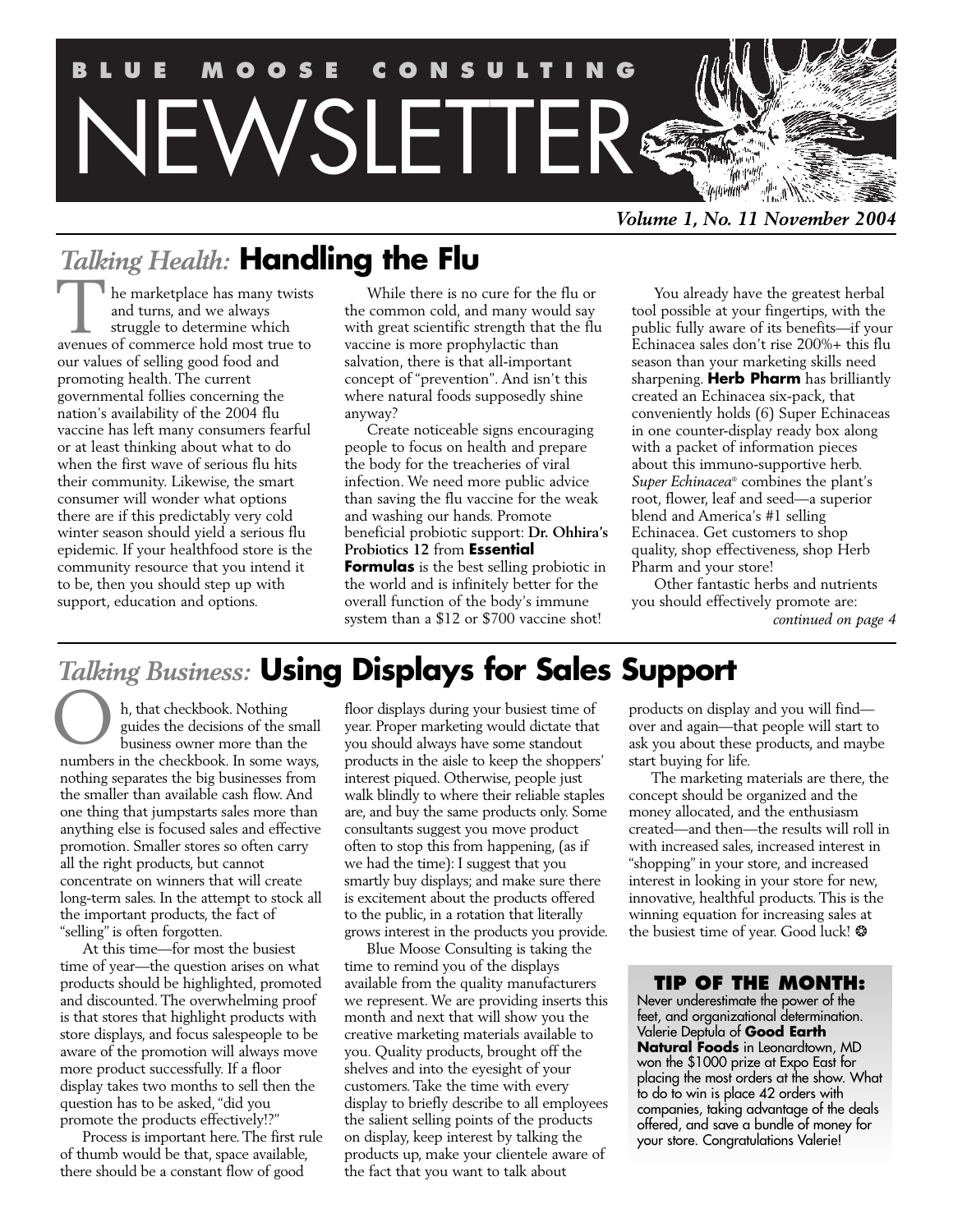

**Fall Promotion November 01- Dec** 

### **BIG FALL SAVINGS PLUS FREE GIFT**

**Buy (4) of any selected Bluebonnet cold season items and receive (1) free**, AND **get (5) SKUs from the list, at 4 + 1, and get (1) 16 OZ BLUEBONNET SILVER BULLET THERMOS FREE**.

Look for the savings mailer!

**Super products:** Super Vita CoQ10 multi, Mega Bio-C 1000 Vcaps, Super Quercetin Vcaps, Zinc Lozenges, CoQ10 60 mg softgels, Vegetarian SOD Vcaps, Glucosamine Chondroitin plus MSM Vcaps, MaitakeGold® Vcaps, Olive Leaf Vcaps, Echinacea-Goldenseal Vcaps.

### **New Products, within 30 days**

Liquid l-Carnitine (1100 mg)—highest potency on the market —a Lonza product! Raspberry flavored, no sugar. 8 oz \$22.95 retail (#035) Rhodiola rosea 200 mg Vcaps—will be available soon Coming soon whey powder and individual serving packets for the new soy protein

### **Exciting news!**

Albion—8 mineral formulas are being changed to Vcaps Dec 1

Not represented by BMC in part of NC Not represented by BMC in NJ, NC



### **NORDIC NATURALS**

### **NOVEMBER SAVINGS 15% OFF**

- 'Adult DHA' 90 softgels
- 'Omega Woman Formula' 120 softgels

### **Thank you to everyone who made Nordic Naturals Expo East experience a super success.**

More stores are joining the Nordic family to get the finest fish oils in the world.

Recap of some of the more recently introduced Nordic products you may want to carry now.

- Mega 3.6.9 Junior™ caps for children 3-6
- Kosher Omega-3 liquid
- Arctic Cod liver Oil Singles;
- Arctic Cod Liver Oil plain

Ask for copies of the Fall 2004 Nordic News talking about the benefits of DHA for every member of the family



### **November sales**

### **20% OFF ON:**

Milk Thistle

Dandelion

Healthy Liver

Echinacea

Echinacea-Goldenseal Compound

Golden Echinacea

Golden Echinacea Glycerite

Want to stay up with the best herb news in the industry? Send your email address to BMC and we will set you up with the Herb Pharm monthly emails. Take advantage!



### **Tis the season, the Flu season that is! TIME FOR THE NEWTON SOLUTION**

### **Now Available:**

- the 2004 OTC Nosode Remedy (10x)
- Newton # 5 Flu Remedy (the # 5 has the influenza nosode inside)

flu #5 has the influenza nosodes—influenza 2004 nosodes over-the-counter. 10x

### **November Sales:**

Thru December 23, **ALL PELLETS—30% OFF**

### **15% OFF**

- Prime HgH-6 or more
- Dental Gum Care—6 or more

beginning November 08—**15% LINE DRIVE**

- —not applicable with any other discount
- —sales does not apply to single remedies

Not represented by BMC in PA, NJ Not represented by BMC in NC, WV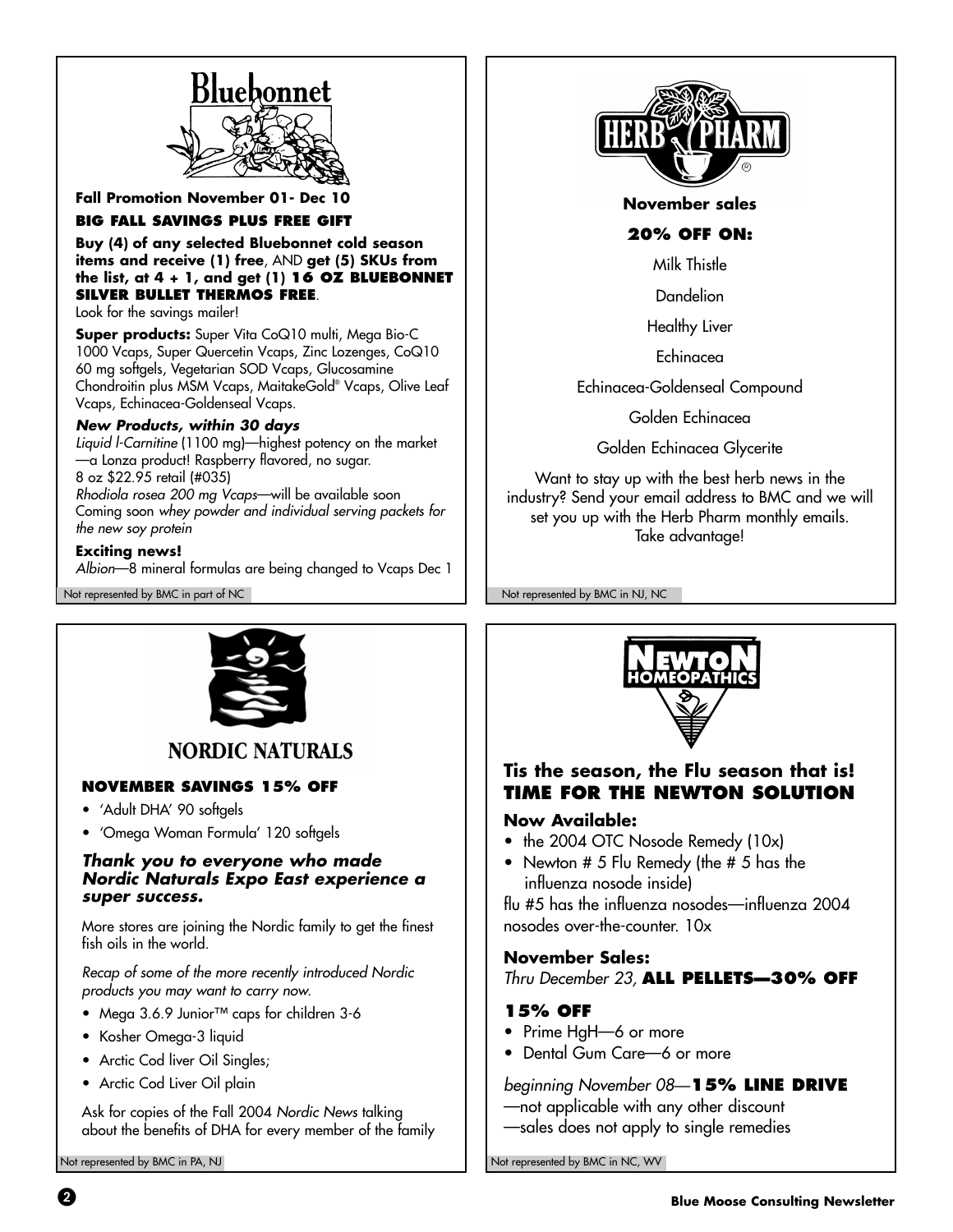

Aloe Life is fast becoming the best-selling aloe in this region.

Why?

Because there is no aloe vera like it. **Aloe Life** is a polysaccharide-rich whole leaf concentrate—

- more nutrients, less water
- real benefits at a great per-serving price.

### Good news: Aloe Life **Herbal Aloe Ear Drops** are back in stock.

Herbal Aloe Ear Drops create a pH balanced environment necessary to the healing process of the ear canal. The yellow sap present comforts swelling of the lining tissue due to its antiinflammatory elements. Extracts of Calendula, Mullein, St. Johns Wort and Rosemary along with our Aloe Vera help to provide relief from trauma in the Ear Canal, from Swimmers Ear, Colds, Pain, Vertigo and Annoying Itching.

Herbal scent **NOT** oil or garlic based. Great for Animals too!



### **Take notice!**

**Wart Wonder** has a new look. New bottle, more sales

- Natural Wart Removal
- Rely on our Relief!

### **10% OFF THIS MONTH DIRECT**

Seven years and no bottles returned for ineffectiveness

—Bloodroot and Creosote herb, vinegar, Tea Tree and other pure essential oils

### **Announcement—new distributor:** Great local news.

Robinjay Enterprises now carries Well-in-Hand. Support your local distributors!! Order: 800-726-1730 such fast service! Buy through Robinjay in November and get **10% OFF**





### **Holiday Special**

### **PERFECTION CREAM— BUY 3 GET ONE FREE.**

Each Perfection cream comes packaged in a reusable organza gift bag.

A powerful formulation offering incredible benefits for premature aging and sun-damaged skin. Expertly blended ingredients work full-time to improve and maintain the skin's elasticity. Naturally rich in vitamins and nutrients, this deeply penetrating and nourishing cream delivers a noticeable difference with exceptional, rejuvenating results.

Fragrance free with certified organic ingredients. 100% natural

Very concentrated, a little goes a long way!

## EssentialFormulas

The information is out there: plant-based probiotics are readily accepted by the intestinal tract, are bioavailable and lead to the most noticeable, predictable and health-promoting results

**November sale** Probiotics 12, 30 or 60 size capsules **BUY 12, GET 1 FREE**

**Probiotics 12**—is 92 variants of organic crops, including plants, vegetables, fruits, leaves & seaweeds combined with pure mountain spring water to produce the world's finest probiotic product using a 3–5 year natural-temperature fermentation process.

Effective because it normalizes micro flora (lactic acid bacteria) in the intestinal tract, reestablishing the colon's optimum pH level. Probiotics 12 suppress the growth of bad bacteria, stimulates the immune system, fortifies the body's ability to absorb nutrients while providing complex B vitamins, antioxidants, minerals & amino acids. Can your probiotic do that?

Probiotics 12— well-researched, a name you can trust!

# **OLBAS®**

If there is cold-n-flu, then there must be relief and relief is most effective with Olbas.

From Switzerland for over 130 years: Carry them all consistently: try a floor or counter display now.

Olbas oil, Olbas pastilles, Olbas herbal instant tea, Olbas inhaler, Olbas Powerinhaler, Olbas bath, Olbas cough syrup, Olbas analgesic salve, and Olbas Sports Massage oil

Nature's Wonderland™— Herbs in Vcaps-how hot is that?

### **NOVEMBER DEALS BUY 4, GET 1 FREE**

Botanical Cold Relief™—475mg-Bayberry Bark, Ginger Root, White Pine, Cloves, Cayenne.

Accu-Cold™—525mg—Pleurisy Root, Ginger, Rosemary, Pennyroyal, Boneset, Horehound, Peppermint.

Penn Herb Company, since 1924



#### **Planning on surviving the holiday food blitz?**

Whether you are a vegetarian running to parties where no one provides food that you can eat, or a person trying to budget your diet well in the land of turkey and fruitcake, Juvo is the product that can help keep you well-nourished throughout the holidays.

Juvo with juice, soymilk—or even water in a pinch. Juvo provides a complete meal good sound nutrition, so you can feel your best with family, friends and co-workers.

Holiday eating habits add to everyone's stress. Offer Juvo by the register with a sign reminding people to eat well when on the run—and always have a Juvo on hand for the times when you cannot. Juvo will keep the blood sugar balanced, the energy high and the waist trim.

Juvo—the perfect fast food for America's fast way of living.

When people need food solutions for the holidays, you should offer Juvo.

Juvo display means Juvo awareness!!

**Great gift for the vegan or raw foodist?? Juvo**

Not represented by BMC in PA, NJ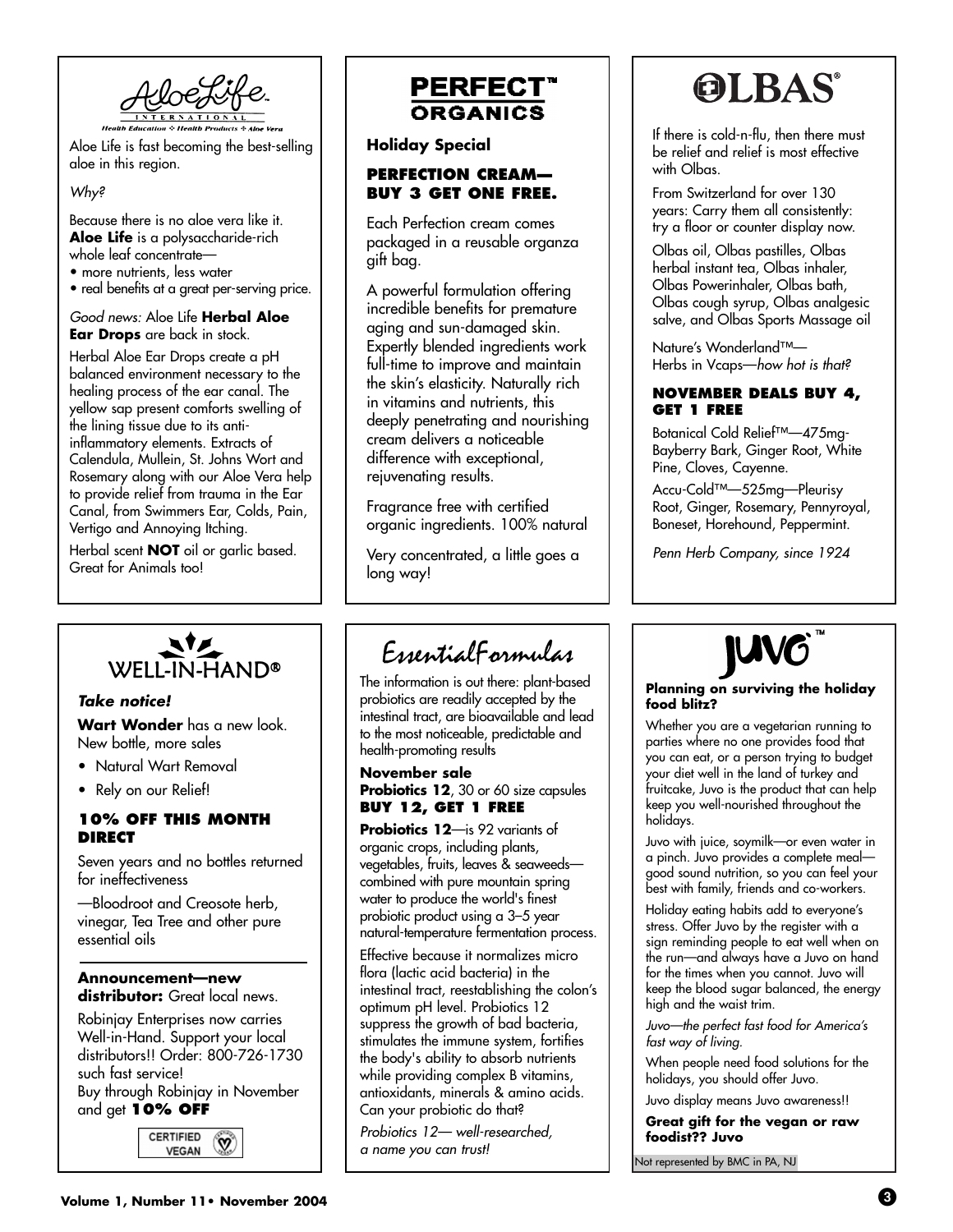### **Blue Moose Consulting**

P.O. Box 557 Falls Church, Va. 22040-0557

**GOT EMAIL?** IF YOU'D LIKE TO RECEIVE INFORMATION BY EMAIL, SEND YOUR REQUEST TO MICHAEL@BLUEMOOSECONSULTING.COM

### **VISIT US AT OUR WEBSITE! WWW.BLUEMOOSECONSULTING.COM**

### **Handling the Flu**

*continued from page 1*

(1) elderberry, shown to cut flu downtime in half, (2) Herb Pharm's *Echinacea-Goldenseal* formula, containing echinacea, goldenseal, osha, spilanthes, yerba santa, horseradish, elder flower, yarrow, watercress, wild indigo—a full spectrum formula providing support for congestive nasal and respiratory symptoms as well; (3) NAC, N-acetyl cysteine, shown to reduce symptoms severity among the elderly; and (4) maittake mushrooms—the medicinal mushroom category.

*Maiitake Gold*® mushrooms are the world standard for absorption and the unique complexity of their proteinbound Beta Glucans offers great promise for people looking to strengthen their immune system naturally.

Herb Pharm has a Black Elderberry glycerite extract that is phenomenal, and great for children, and **Bluebonnet**'s Elderberry extract in Vcaps, with its unique EDS delivery-system, provides an excellent companion product. Bluebonnet also has NAC and MaitakeGold® in Vcaps. Make a display, learn the deals, explain, assist and sell. Finally, I will state again that one of my favorite products is Herb Pharm's **Immune Defense Tonic**™: This is my #1 choice at this time of year.

Wanna take on the flu vaccine shortage head-on? **Newton's** has just introduced its 2004 OTC Influenza Nosode remedy. Here is the smart buyer's choice—safe and effective homeopathy with this year's flu base. Newton's effective #5 FLU Complex also has this strain in it. Buy soon, as this will quickly be bought up now.

And, like old-faithful, make sure that you have your **Olbas** pastilles and inhalers by the register, by the cold & flu display, and in your own homes. Olbas' new instant Herbal Tea is fantastic and a necessary aid to anyone who is down and out. Olbas is famously popular in cold & flu season—never run out!

And so you consider your natural arsenal: what to highlight, what to say, how to assist.

Take this current situation, and teach new customers about the effectiveness of the products in your store.\*

### **How to reach Blue Moose Consulting**

*Call as often as necessary: we want to be of assistance* Blue Moose Consulting • Michael Hennessey office: 202-588-8238 • cell: 202-236-3735 • fax: 202-986-9501 Michael@bluemooseconsulting.com • www.bluemooseconsulting.com PO Box 557 • Falls Church, VA. 22040-0557 3509 Connecticut Ave. # 150 NW • Washington, DC 20008

### **COMPANIES REPRESENTED:**

**Bluebonnet Nutrition Corporation** www.bluebonnetnutrition.com

800-580-8866 fax: 1-281-240-3535 Sugar Land, Texas 77478

#### **Herb Pharm**

www.herb-pharm.com information: 541-846-6262 orders: 800-348-4372 fax: 800-545-7392 Williams, Oregon 97544

**Nordic Naturals: The Ocean Product Authority** www.nordicnaturals.com

800-662-2544 • 831-724-6200 fax: 831-724-6600 Watsonville, CA. 95076

#### **Essential Formulas, Inc.**

www.EssentialFormulas.com 972-255-3918 fax: 972-255-6648 Irving, Texas 75062-8005

**Newton Homeopathics** www.newtonlabs.net 800-448-7256 • 770-922-2644 fax: 1-800-760-5550 Conyers, GA 30012

**Well-in-Hand: Epic Herbal Medicinals** www.wellinhand.com 434-384-1800 • 888-550-7774 Forest, VA. 24551-1200

**Aloe Life International**

www.aloelife.com 619-258-0145 orders: 1-800-414-ALOE (2563) fax: 619-258-1373 San Diego, CA. 92107

**The Hair Doc Company** www.thehairdoccompany.com 800-7 hair doc fax: 818-989-1156 Van Nuys, California 91406

**Perfect Organics, Inc.** www.perfectorganics.com

888-304-4558 fax: 703-852-7199 Merrifield, VA 22116

**Olbas/Penn Herb Co., Ltd.** www.olbas.com • pennherb.com

215-632-6100 orders: 800-523-9971 fax: 215-632-7945 Philadelphia, PA. 19154

**Himalaya USA**

www.himalayausa.com 800-869-4640 fax: 713-863-1686 Houston, Texas 77042

**AromaLand, Inc.**

www.aromaland.com 505-438-0402 • 800-933-5267 fax: 505-438-7223 Santa Fe, NM 87507

**Healthville USA Corp./Juvo**

www.gojuvo.com 714-562-1515 • 800-558-Juvo (5886) fax: 714-562-1516 Buena Park, CA 90620

**Support all the lines we represent: Independence, Quality, Strength**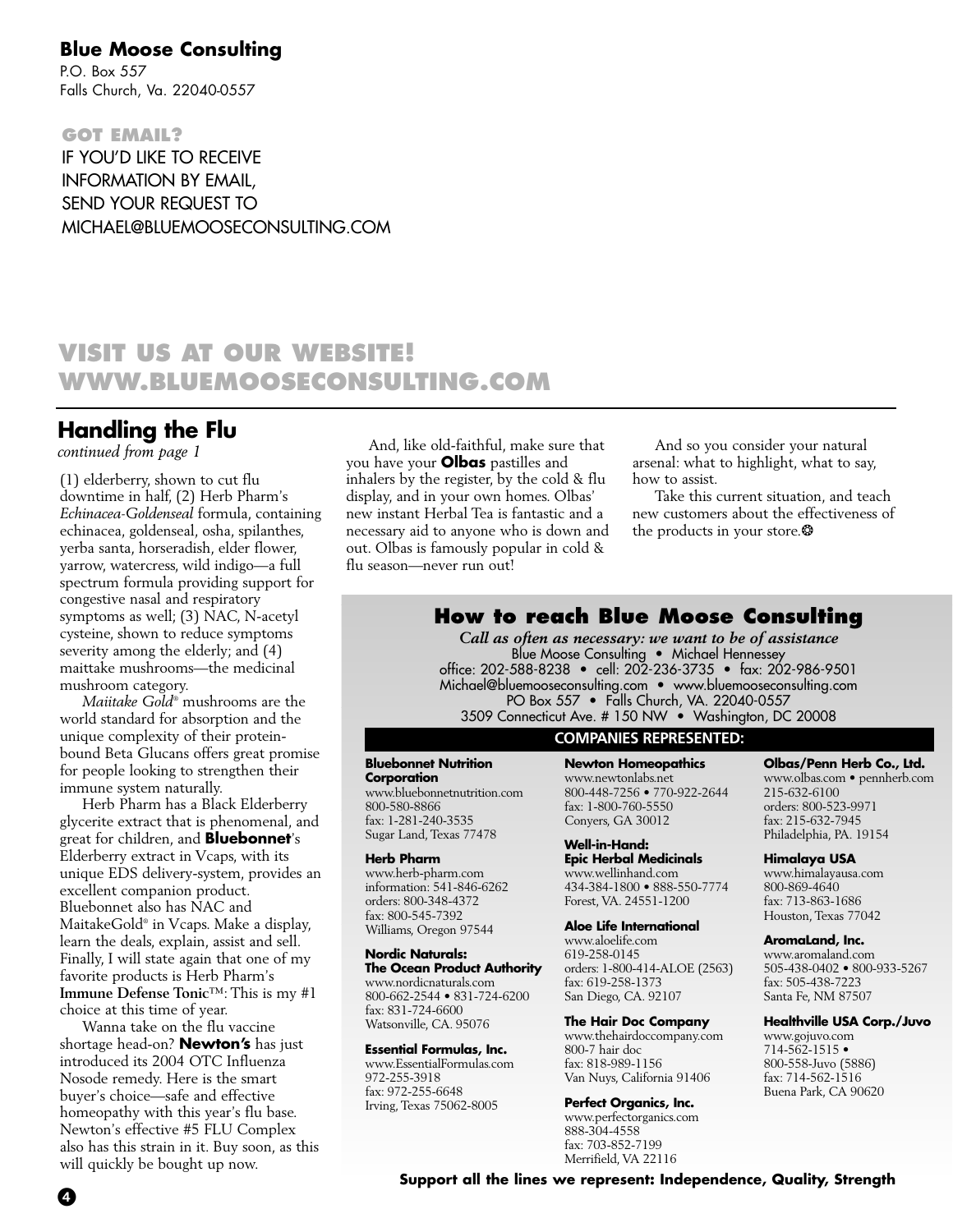

### **When do you start offering the holiday gift options? Right now!**

If you don't have the latest AromaLand catalogue, let us send you this very important gift now.

Aromaland has the best selection of gift ideas this side of the sensual….

### **BEST GIFT IDEAS:**

**AromaLand Essential Oil "sampler paks"**—each pak contains six (6) 1 ml vials of essential oil according to "theme": Classic, Day-to-Night, Energizing, Goddess, Home & Travel, La Femme, Precious Flowers, Relaxing, Respiration, Romance, Sensual, Sport & Fitness, Made for Men, Personal Spa

How tempting? Who could not use one?: this is the perfect stocking topper!!

You will have to order at least twice before January!!

Since 1986 we have been committed to bringing the world the

very best in Aromatherapy. We strive to provide products of the highest quality and purity. **strategy** 

The Essence of Well-being®



### At Himalaya, we offer **28 herbal formulations and**

14 pure herb products for the entire family. All products meet strict quality and manufacturing standards, demonstrating why Himalaya is among the most trusted herbal health care companies in the world.

Himalaya USA—makers of the **world's # 1 liver support formula, LiverCare**®, 2 billions tablets sold annually, recommended by over 200,000 health care practitioners worldwide

### **Winterize Your Immune System**

"Mix + Match" combine three formulas in any manner and save **Formulations:** ImmunoCare® , RespiCare®, StressCare®, CoughCare®, CoughCare® sugar free **Pure Herbs:** Koflet®, Garlic, Amla, Guduchi, Holy Basil, Neem, Chyavanprash

### **BUY ANY TOTAL AND GET DISCOUNTS ACCORDING TO CATEGORY:**

 $20 = 7.5\%$  off formulation; 5% off pure herbs  $32 = 20 %$  off formulation:  $7%$  off pure herbs  $64 = 27\%$  off formulations; 10% off pure herbs

deeper discounts available Himalaya USA, since 1930.

The Hair Doc Company

### **TIMING IS SOMETIMES THE BEST REASON! HAVE GREAT GIFTS FOR THIS HOLIDAY SEASON**

Every store has flirted with the idea at some time or another, many stores have experimented with a few products here and there, and very few stores know how successful this category is in those stores that focus interest on combs, brushes and bath care



Hair Doc has the highest quality products in the industry.

Reliable, exquisite brushes at a reasonable price—what your customers are looking for—and a complete array of superior bath products—from the basics of loofah to flower bath sponges to toothbrushes—to the exceptional beauty skin brush to eye masks to sisal and ayate cloths

### **Hair Doc has the products your customers will love.**

Now ask yourself what better time to add that section you know your store needs.

—Pick a 10 brush assortment, and make a real bath section. and watch people buy their holiday gift purchases in your store.

Great new business, and you are carrying the best.

### **MARKETING IDEAS**

Double the sales. What is most notable about the bestselling **Nordic Naturals** sets in stores is that they are always out of the bestsellers. Wanna increase sales easily? Double up on the frontings of your two best Nordic products. Two rows of Omega-3 will make it a store best seller without doing anything new! Guaranteed success!

### **TAKE 5 MINUTES**

This is a new feature of the BMC newsletter where we suggest a quick idea to make your business more efficient or gain stronger market share.

Use the internet. Go to **http://www.superpages.com/ products/businessprofile/** and expand the listing of your business with the free business profile that they offer to all telephone accounts. This will make your account distinct!

### **THANKSGIVING HOLIDAY HOURS**

**Bluebonnet** Closed Nov 25, open Friday 26 **Herb Pharm** Closed November 25–26 **Nordic Naturals** Closed November 25–26 **Newton Homeopathic** Closed November 25–26 **Aloe Life International** Closed November 25–26 **Well-in-Hand** Closed Nov 25, open Friday 26 **Perfect Organics** Closed Nov 25, open Friday 26 **Olbas** Closed Nov 25, open Friday 26 **Hair Doc** Closed Nov 25, open Friday 26 **Himalaya USA** Closed November 25–26 **Juvo** Closing early 24, Closed November 25–26 **Essential Formulas** Closed Nov 25, open Friday 26 **AromaLand** Closed Nov 25, open Friday 26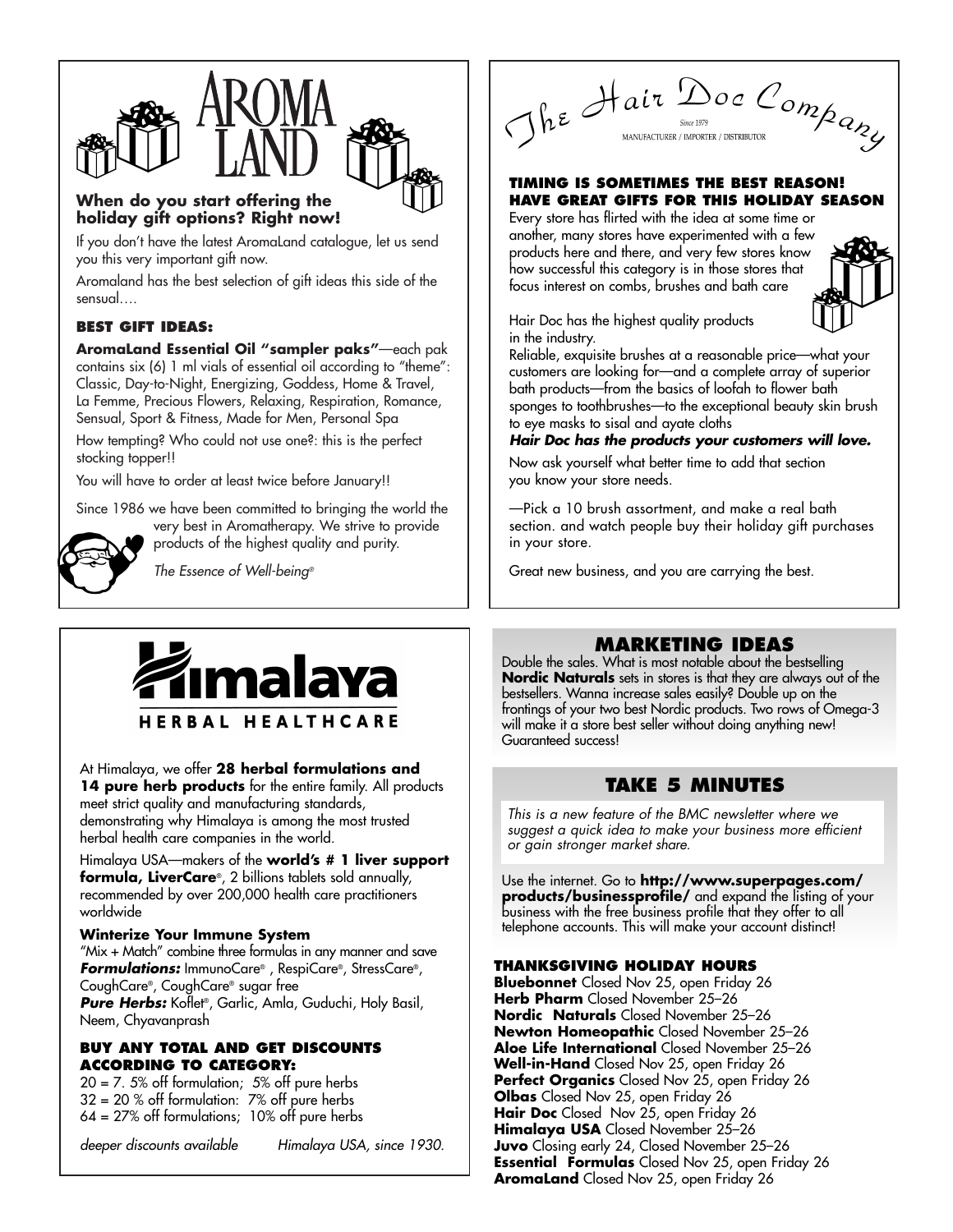**Did you know using PRODUCT DISPLAYS can increase your overall sales?**  Boost your ability to move product. If you don't already use Nordic Naturals, Olbas, Aloe Life, or Herb Pharm dispays in your store, place your order **today!**

### from **Nordic Naturals**



### End Display



Floor Display

### from **Olbas**





Sample



**Counter**